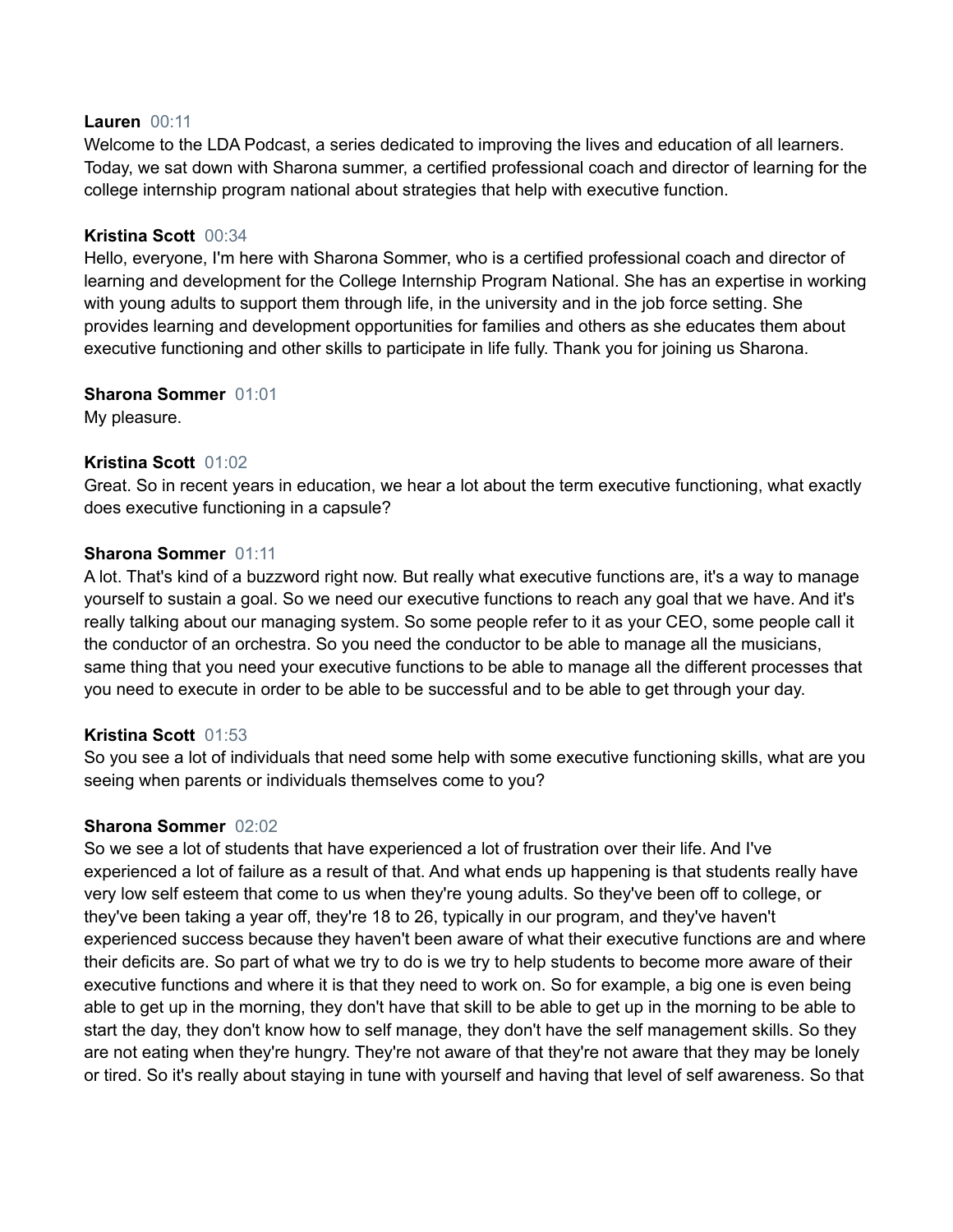you can be able to self manage yourself. So I'd say that the first thing that we see is a lack of awareness of what it is that they need in order to get through the day successfully.

### **Kristina Scott** 03:10

So how do you begin to even teach self awareness to students?

### **Sharona Sommer** 03:14

So the main thing that we do is we have a class called reframing, and reframing is a checking point in the morning, where we teach them how to check in with themselves. So we do a chart called HALT, which is something people do which is hungry, angry, lonely, tired, and it's a checklist 1 to 10, rate yourself from 1 to 10. And you just check off how hungry you are, how angry you are. And it's a way for them to be able to self monitor themselves, to see what they need to manage the day. So for example, they come in, we do that together. And they may realize, like, oh, you know what, I didn't even have time to eat breakfast this morning, I just ran out of the house because I woke up late. And they're able to check themselves and be able to adapt and adjust so that they can be able to go through the day. Because if they don't, what ends up happening is just this cycle of getting harder and harder throughout the day that by the end of the day, they just burn out and are shut down, which is very common.

### **Kristina Scott** 04:10

So are students with you, or individuals with you for an entire day, or they do check in and then they go off to the job force, they go off to...I don't know additional coursework. What's a typical day like?

### **Sharona Sommer** 04:23

Right, so our program is residential. So we have apartments and houses and we have life skill staff that assist our students and coach our students to be able to manage their day. So the typical day, let's say they wake up, if they're college students, then they might come into the center for a check in. They might do an EF group, which is where they check in for the day, see what they have to do for the day, and go over their agenda for the day. And then they go off to their class. They access resources at the campus. We teach them how to access those resources and coaching, they come back to the center, they might have a class on, oh, for example, they have a class on executive functioning. So what they do is they learn what the executive functions are and how it affects them. And where it is that they have to put in some accommodations for that. So that might be a class that they have. And then they might have some study hall. So then they do their study hall together, they might go back to their apartments for lunch, they might have an EF session in their apartment or home to teach them the steps needed to make lunch, for example, their EF skills are involved in making lunch as well. And then they'll go back to their class or back to the center for another class. And then they go through their day, like that, right. And then they have dinner, they cook dinner for their roommates, or their roommates cook dinner for them. And then in the evening, they might do some homework, they might do some quick 10, which is cleaning in 10 minutes, we take one area and they clean one area, so we break it down into smaller tasks. And then we make sure that they get into bed at a decent time. Of course, they're adults. So we don't say you have to go to bed, we're not their parents. But we try to encourage them to see how it benefits them to have a regular sleep time, and to get off electronics at a decent time so that they're able to wake up the next morning. So it's a lot of educating them as to what their needs are and what accommodations they need in order to be successful.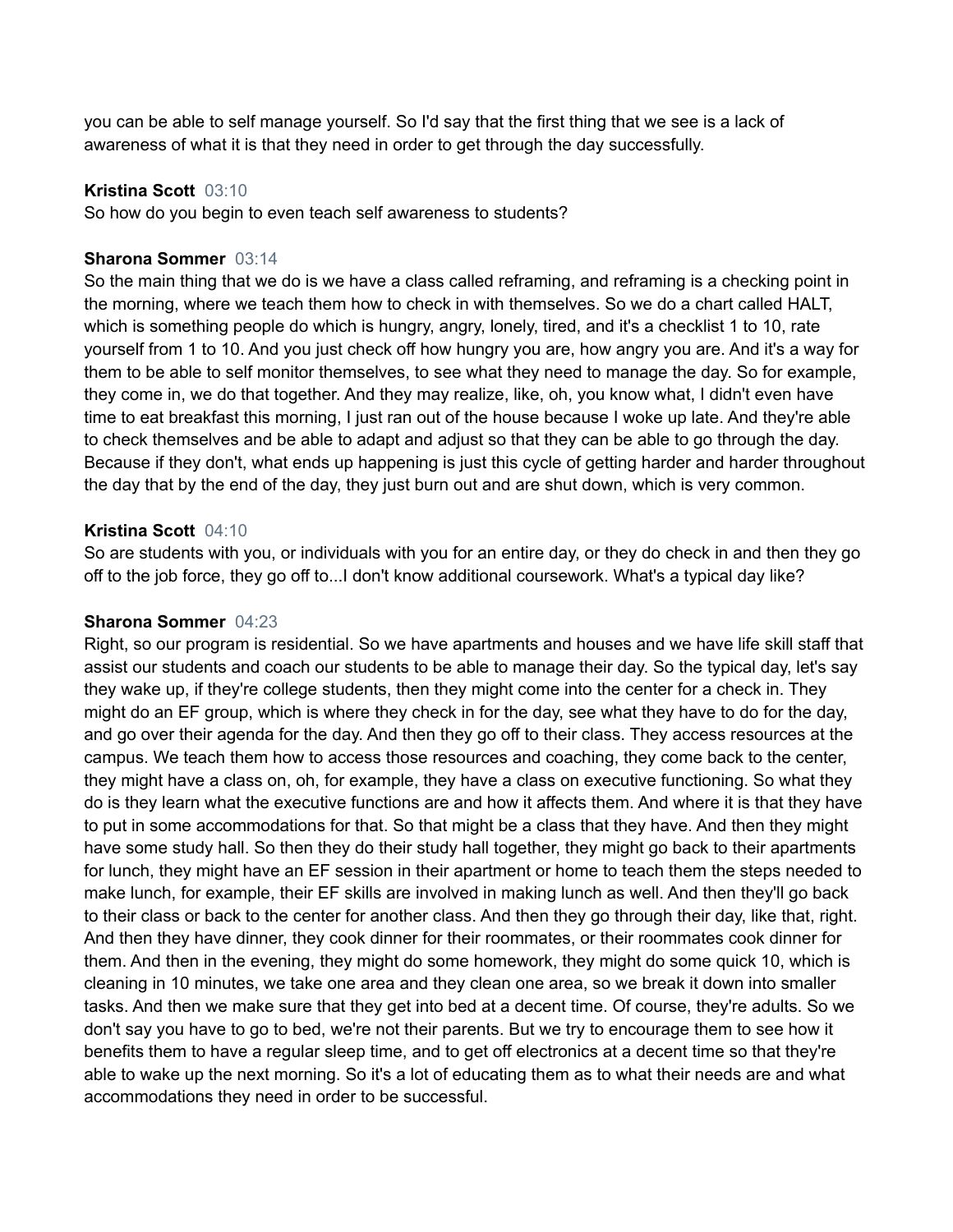### **Kristina Scott** 06:18

So it sounds like it's a Post Secondary Transition type program. And you said 18 to 20?

## **Sharona Sommer** 06:22

Exactly, right, exactly. So it is a Post Secondary Transition Program. It's for students that need additional support, either in college, or if they're trying to figure out what they want to do for their careers, if they have some social deficits or communication challenges as well. We help with that, where we have social skills, modules, we teach the peers curriculum, and we work with our students to be able to navigate friendships, work with their bosses, and be able to communicate with the professors, and how do you communicate with your professors. So we found that a lot of students are extremely bright, but being smart isn't enough. They need to know what surrounds that, and what do they need to be successful. And some of that is as simple as self advocating, teaching our students to be self advocates. And once they can do that, and go through that continuum of growth of having the self awareness at the start of that. But the end of that, that continuum is really self advocacy and self determination, we want our students to be able to be self determined to know what they want, and to be able to go after it and to be able to seek the support, to be interdependent, and are completely independent, because none of us are, to be interdependent and to know that that's okay. Because I think that there's this myth that you have to be able to do it all on your own. And we help students to really embrace themselves for who they are, and really be able to be proud of everything that they're able to do, but also accept that all of us have some limitations, and what do you need to do to compensate for that?

## **Kristina Scott** 07:49

Great. So when students have graduated high school in order to be in this program, where do you work with high schools to provide that transition piece for them?

#### **Sharona Sommer** 07:58

So that's a great question. So we do work with post high school. So students do have to have graduated high school, but we have had students that have completed their GEDs with us. So there have been circumstances that we can do that. But typically, students have either just graduated high school, they've either gone to college and have not been able to be successful at college so they come to us afterwards. Typically, our students are between 18 and 26. But most, I guess the average is about probably like 20 to 22. But we do accept them right out of high school.

#### **Kristina Scott** 08:33

Great. So you've probably seen some students mature in the program and then not need the program anymore. What are some great success stories that you can share?

#### **Sharona Sommer** 08:41

Yes, that's a great question. So we have many success stories. We had a student that was not able to be successful in college, went away to college, very bright, and just ended up isolating in their apartment or dorm and never coming out. And they failed out that first semester and came to us. And it took time to build that self confidence and the self worth and through time, start taking one class at the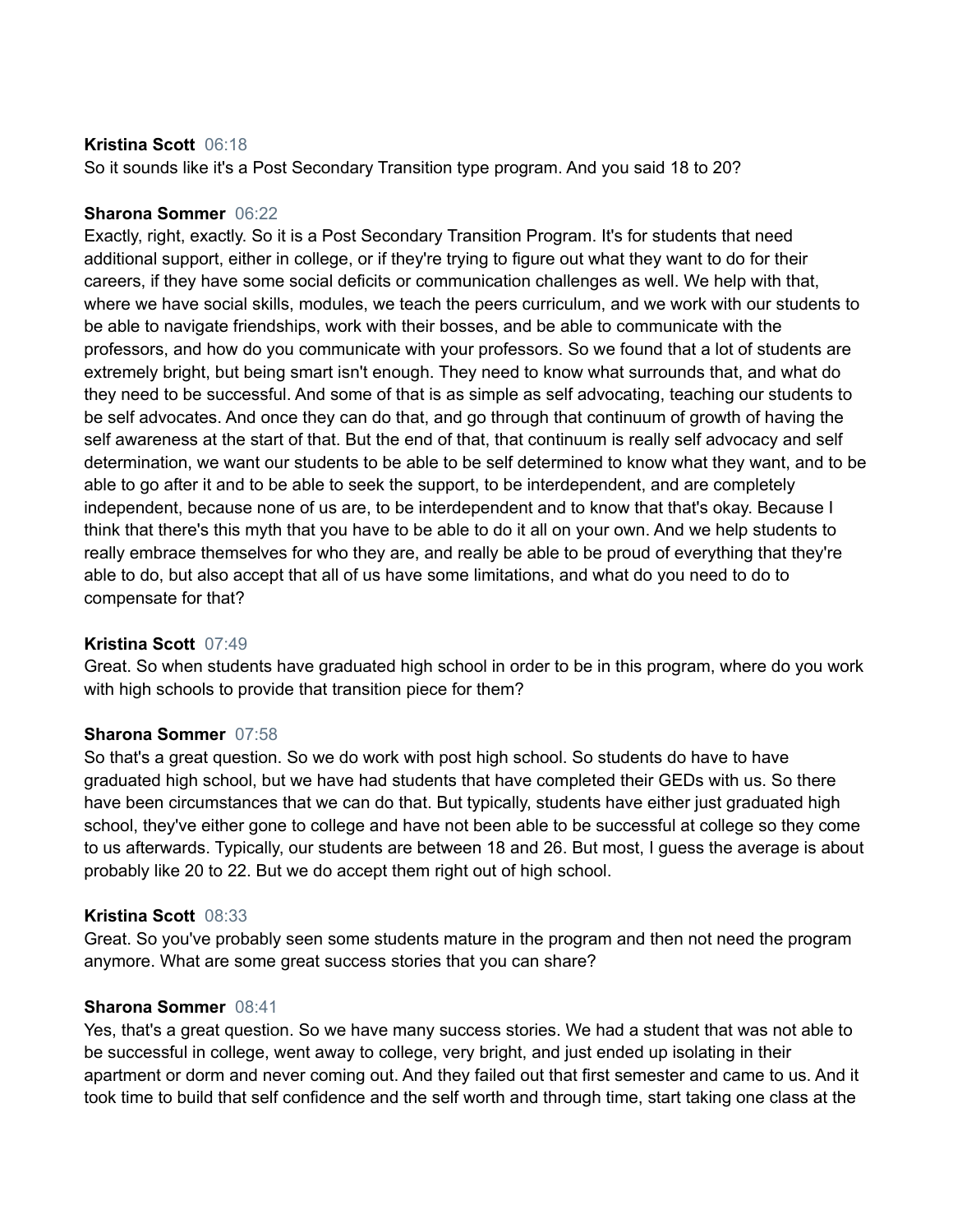college to build that confidence. Again, this student had a lot of sensory issues that he was not aware of. So once he learned about what he needed in terms of his sensory differences, and also knowing that it was okay to accept help, he was very resistant. So he started to accept help. He became more involved. He was part of the student council at our program. And he took some leadership positions within our program. And that enabled him to start to venture out and take risks in college, which was wonderful. So we ended up taking a couple of more classes. He stayed with us for about three years. And he finished his associate's degree. That was another thing that we discovered is that the community college was a much safer environment for him than the university campus. So for him, being in community college and being able to have that time to mature really was very helpful. So we ended up getting his AA in three years, and he ended up leaving our program and transferring to university, and he was able to finish off there. And that's another thing I tell parents as well is that we have to let go of the timeline that, you know, it's not always going to happen in four years. And it doesn't matter really how long it takes as long as they're moving forward. And that's what I tried to help parents understand that it's really about just being able to enable our students to get that self confidence and to know that they can do it in their own time. And there's no race to get there. Because in 10 years from now, they'll be in a job just like the other person that graduated in four years. Right? So it's really about the end result, and not how fast you get there.

### **Kristina Scott** 10:40

Yeah, we've spoken a lot about the 18 to 26 year old individual, what wraparound services do you give to parents?

### **Sharona Sommer** 10:48

So parents definitely get updates from their advisors, each student is assigned an advisor and the student advisor works with the students almost as a coach to help them reach their goals and to set milestones and to help them get through the program. They're very aware of everything that is going on with the student, it's almost like a case manager. And they provide at least twice a month updates to parents, parents know that they have a point of contact that they can speak to, they get regular updates in terms of their progress with the university or with college and all of that as well. And also we provide services like webinars and workshops, and we help our families to learn more about different areas that their students may have challenges in, for example, you know, having a webinar on self advocacy, or having a workshop on EF challenges, for example. So really helping parents to understand also what their students are going through and to understand the language that they may be learning. So for example, we do peers and social skills. So we may have a workshop for our parents to understand the peer's language, and for them to continue that when their students go home for breaks.

## **Kristina Scott** 11:56

Great, it sounds like your program does a lot. Again, that program is the College Internship Program. If people want to find out more information, where could they go? What other resources can they access?

# **Sharona Sommer** 12:09

Alright, thank you for asking. So the college internship program, our website is www.CIPworldwide.org. If you'd like to know about more events, specifically our webinars that we hold every month, it's CIP worldwide slash events. And if they need to contact me personally, it's ssommer@CIP.worldwide.org.